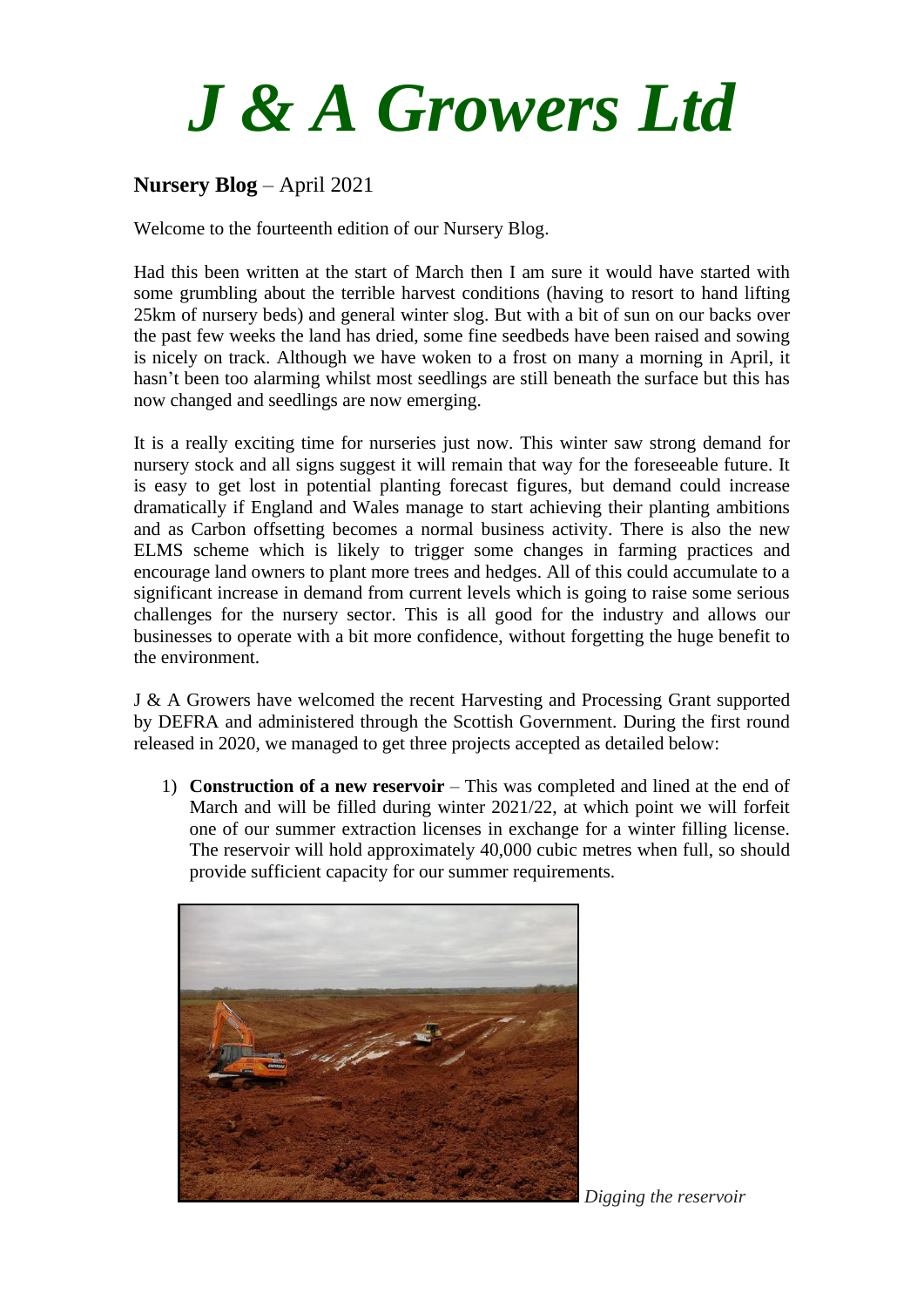It was interesting to see the soil profile as they dug down. Our topsoil was removed then there was a couple of metres of sand and gravel which eventually exposed some heavy marl clay and the water table. The excavator handlers soon realized their job wasn't just as plain sailing at that point, but we all knew it was there after it had shown up in the sample digs.



*Reservoir after lining*

2) **A new five-bed CM Regero steaming machine, water bowser and diesel bowser** – With the current loss of Basamid soil sterilant and the unknown degree of restrictions if approval is regained, in autumn 2020 we made some swift decisions while the manufacturers of the steaming machines still had capacity to build for spring 2021. With fruit, veg and salad producers all thinking the same thing, there wasn't any time to waste and a grant application was submitted as quickly as possible. However, buying the steaming machine is only one part of the requirement as it needs a constant water supply (around 1000 litres per hour) and re-fueling daily, so we have bought a 10,000 litre water bowser and a 6,000 litre diesel bowser under a separate grant application. The machine has just arrived from France and has been put straight to work.



*New steaming machine*